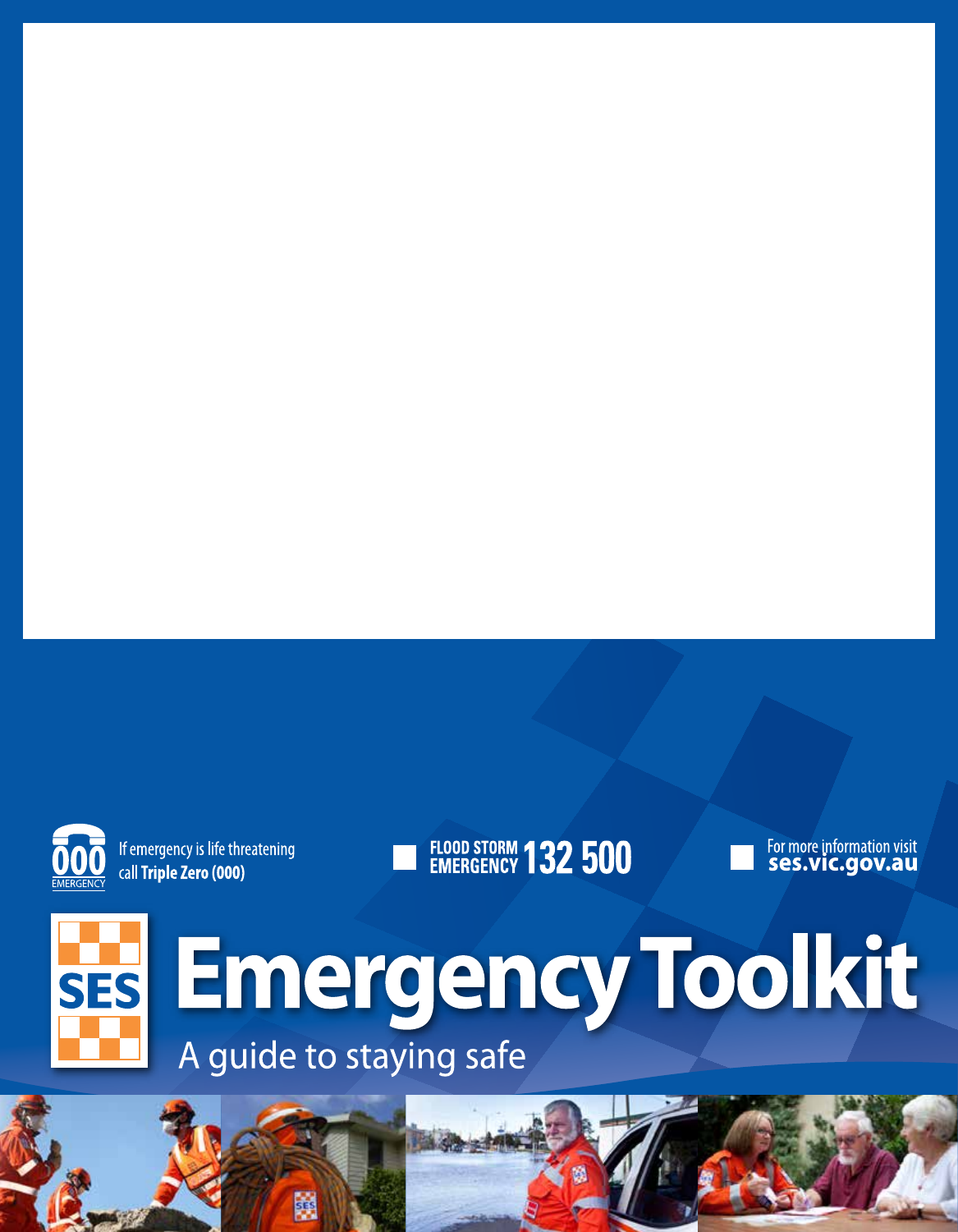

**This emergency toolkit provides you with steps to take before and during emergencies to protect you and your property.** 

The Victoria State Emergency Service (SES) is a volunteer organisation dedicated to helping Victorian communities during storms, floods, earthquakes and other emergencies.

SES crews are trained to rescue people who are trapped or injured, carry out emergency repairs and aid other emergency service providers such as Police, Ambulance and Fire Brigade. Other emergency service providers work closely with SES during major emergencies.

Emergency assistance may not be immediately available. It is important you are prepared.

#### **Preparation**



**Preparation**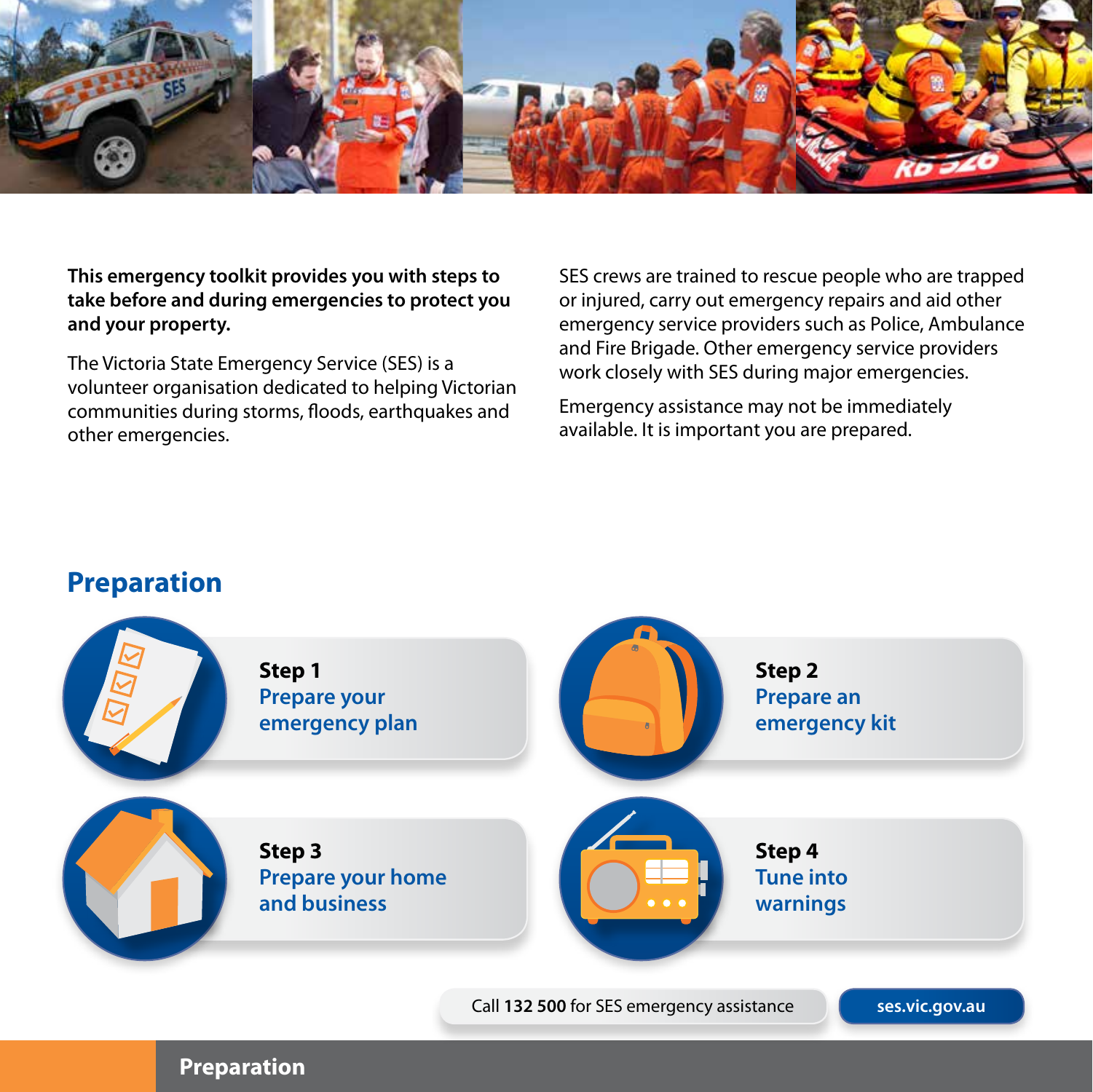#### **Prepare your emergency plan**

Involve all household members in developing your plan so that they all know what to do, who to contact and where to go. Good emergency planning includes:

- $\blacksquare$  Researching hazards and emergency arrangements in your community.
- $\blacksquare$  Thinking about what you will do before, during and after an emergency.
- Thinking about how you can reduce the impacts on your property for example, cleaning gutters and trimming branches.
- Discussing possible scenarios and responses with your household or co-workers.
- $\blacksquare$  Teaching children how and when to dial Triple Zero (000).

#### **Step 1 Step 2**

#### **Prepare an emergency kit**

A basic emergency kit includes:

- Battery operated radio and torch (with spare batteries).
- First aid kit.
- Gloves sturdy leather or garden gloves and rubber gloves.
- Copy of home emergency plan and important documents.
- $\blacksquare$  Non-perishable food and drinking water for up to three days.

If you evacuate or if a warning is issued, place the following items in your kit and have it ready to take with you:

- **Mobile phone and charger.**
- **Prescriptions and medications.**
- $\blacksquare$  Pet needs food, leash etc.
- Clothing and strong shoes.

### **Step 3**

#### **Prepare your home and business**

#### **Don't think it won't happen to you**

- **Always keep your gutters clean and** your yard clear of objects that could be blown away.
- When warnings are issued, conduct final home preparations – disconnect electrical appliances, secure outdoor items including furniture and sandbag internal drains and toilets to prevent sewage backflow (floods only).

#### **Step 4**

#### **Tune into warnings**

#### **Tune in. Log on. Listen out. Act.**

- Tune in Listen to your emergency broadcaster for weather and warning updates. Emergency broadcasters include ABC Local Radio, designated commercial and community radio stations and SKY NEWS television.
- **Log on** see the websites in the useful contacts section of this handbook.
- **Listen out** the Standard Emergency Warning Signal is a wailing siren sound used at the beginning of serious warnings on radio and television.
- **Act** Act quickly on advice provided and activate your evacuation arrangements if required.

Call **132 500** for SES emergency assistance **ses.vic.gov.au**

#### **Preparation**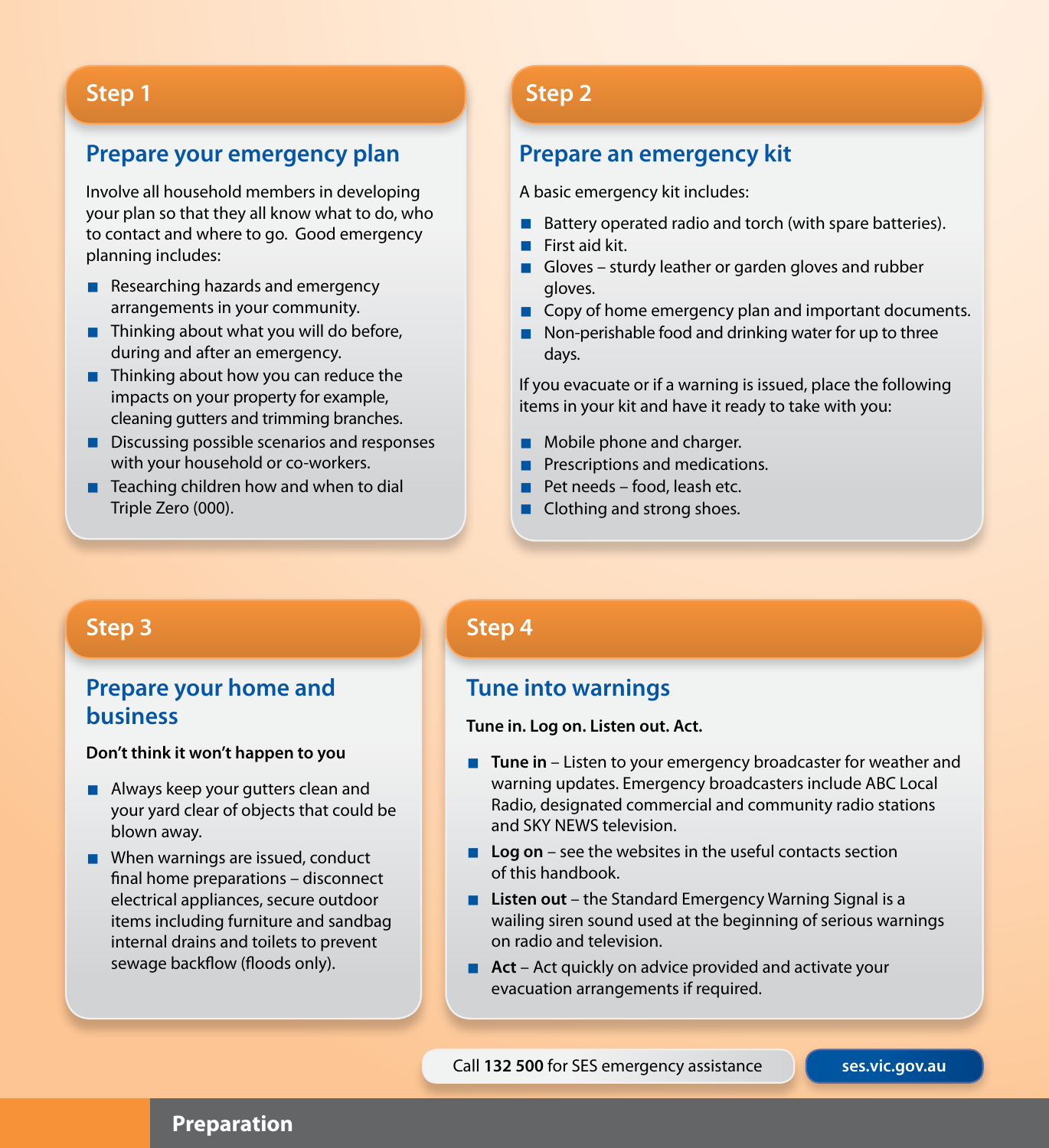# **Safety tips for tsunami**





#### **Tsunami warnings**

Tsunami warnings are issued to advise the community that a tsunami threat does exist, and advise people what actions they should take. Tsunami warnings have two categories of threat:

- **Marine Environment** the tsunami will mainly affect the marine environment for specific coastal areas.
- $\blacksquare$  Land Inundation Threat the tsunami may cause land flooding, dangerous waves and strong ocean currents for low-lying areas.

### **Marine and immediate foreshore warnings**

If at the beach, swimming or close to the shore you need to get out of the water and move away from the water's edge.

- Boats in harbours, estuaries and in shallow coastal water should return to shore – secure your boat and move away from the waterfront.
- Vessels already at sea should stay offshore in deep water until further advised.

### **Land inundation warnings**

- Check that your neighbours and others around you know about the warning.
- Go to higher ground or inland, well away from beaches and rivers.
- $\blacksquare$  Do not go to the coast to watch the tsunami, as there is the possibility of dangerous, localised land inundation of the immediate foreshore.
- If possible, walk to safety to avoid traffic jams.
- If you cannot leave the area, take shelter in upper stories of a sturdy building.
- $\blacksquare$  Take only essential items that you can carry.

Call **132 500** for SES emergency assistance **ses.vic.gov.au**

#### **Tsunami**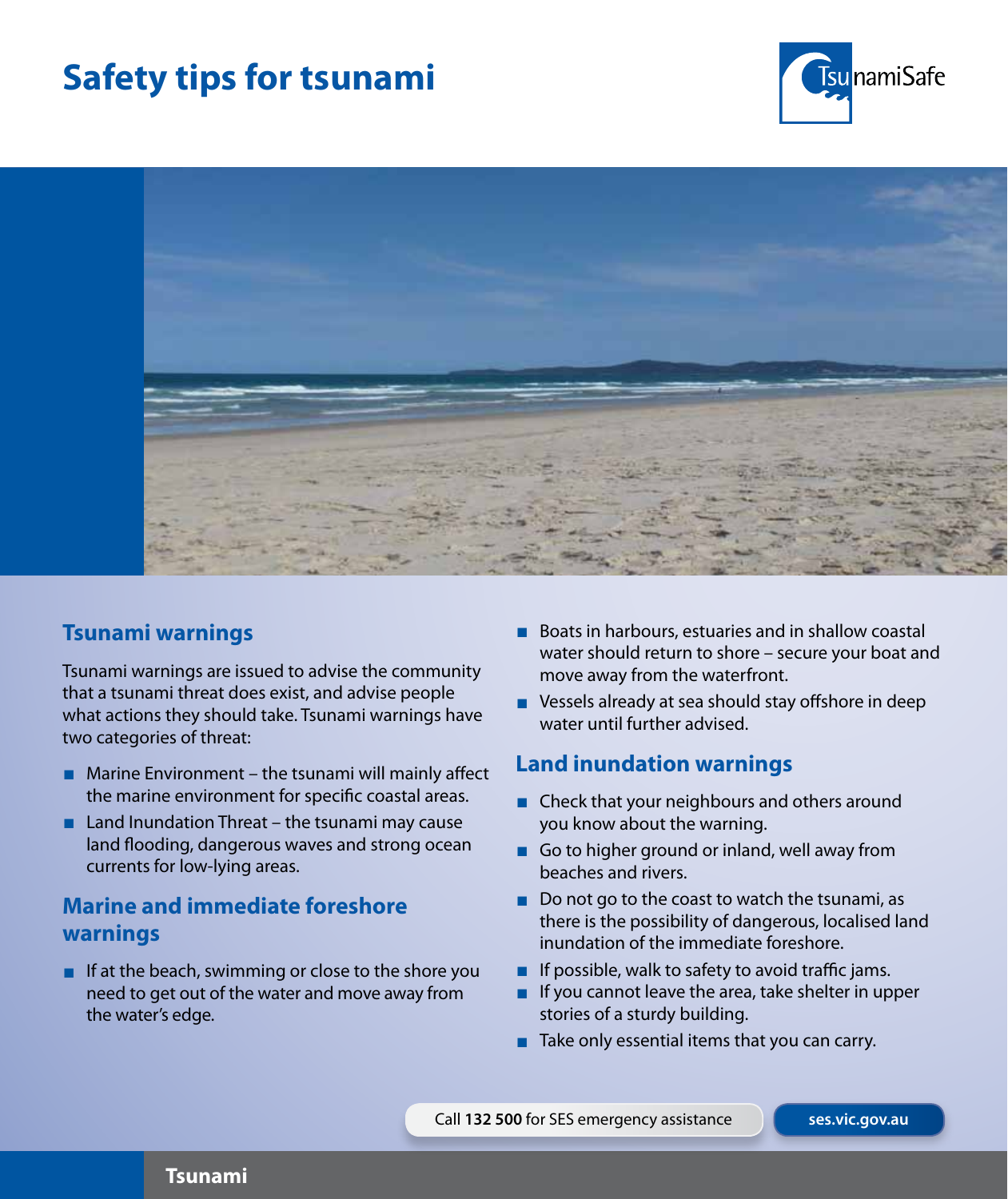## **Safety tips for earthquakes**





There is no way to predict an earthquake, so it is very important to prepare and know what to do when one strikes. Having a stocked emergency kit is vital. During an earthquake:

### **Drop, cover and hold on**

- If indoors stay there, drop to the floor, keep clear of windows and overhead fittings, take shelter under a table or desk and do not use elevators or lifts.
- $\blacksquare$  If outside, keep clear of trees, powerlines and buildings. If in a vehicle, park in a clear area. Listen to the radio for updates.
- Be aware that aftershocks may occur.

#### **After an earthquake in your area**

- **Listen to local radio and follow emergency advice.**
- If safe, check damage to walls, chimneys and roof. If damage is found, turn off electricity, gas and water at mains and evacuate.
- Expect aftershocks.
- Avoid driving unless for an emergency.
- Don't go sightseeing.
- Avoid using the telephone. Only call Triple Zero (000) if it is a life-threatening emergency.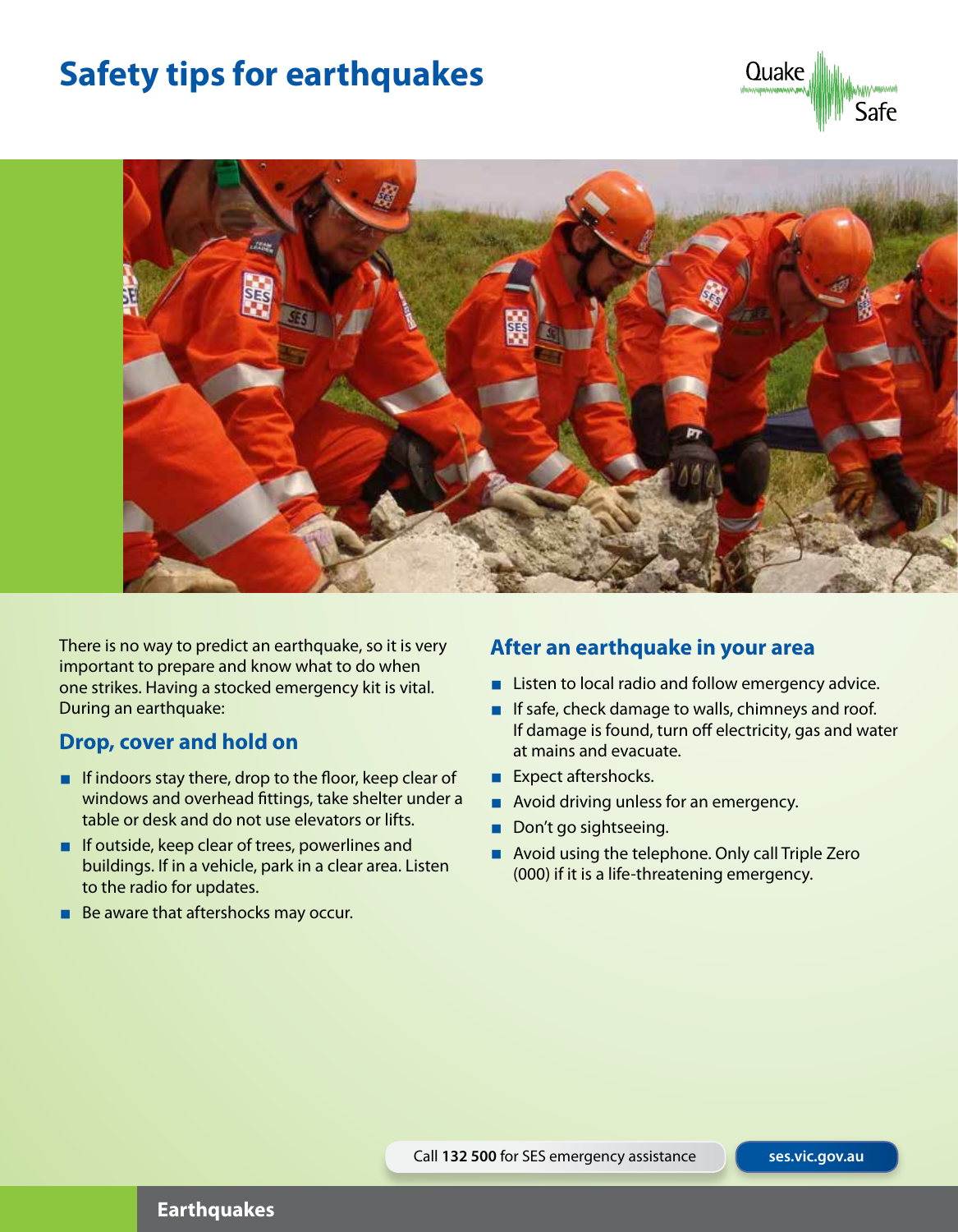## **Safety tips for storms**





### **When a storm warning is broadcast**

- Get your emergency kit ready.
- Check that neighbours know about the warning and are prepared.
- **Bring children and pets indoors.**
- Move outdoor furniture or toys to a secure place.
- $\blacksquare$  Tie down loose items such as trampolines.

#### **During a storm**

- Stay inside and keep away from windows.
- **Listen to your emergency broadcaster** for storm updates.
- If outdoors, find safe shelter away from trees, powerlines or metal structures.
- Use a torch instead of candles if there is a blackout.

#### **Once the storm has passed**

- Check on your neighbours if safe to do so.
- Do not go sightseeing as this will delay emergency response and cause accidents.
- For life-threatening emergencies, call Triple Zero (000) immediately.
- For emergency assistance during floods and storms call **132 500** for help from SES.

#### **Flash flooding**

- **Usually results from heavy rainfall falling over a** short time during a severe storm.
- Occurs so fast that it is often difficult to provide a detailed warning, or any warning at all.

#### **During flash flooding**

- $\blacksquare$  If you decide to evacuate, do so well before flooding begins.
- If you do not leave early enough and become trapped by rising floodwater inside your home or business, stay inside your building and seek the highest part. Stay there and call Triple Zero (000) if your emergency is life-threatening.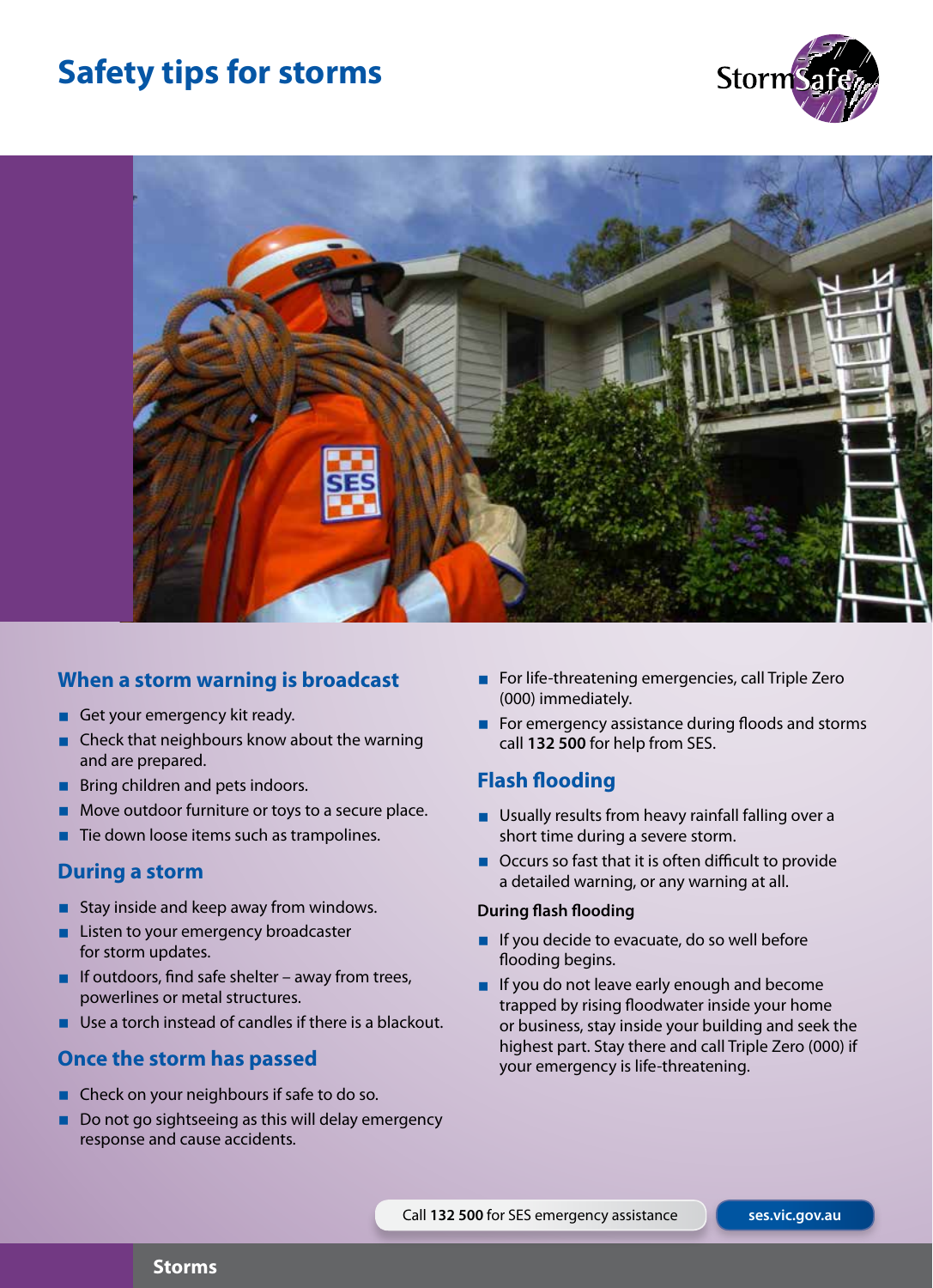# **Safety tips for floods**



#### **Warnings and Emergency Advice**

Never rely on getting a warning – flash floods can happen very quickly with little time for warning so watch the weather and be prepared to act quickly.

#### **Types of flood warnings**

- **A Flood Watch** is issued 24-36 hours before any likely flooding. People living, camping or working along rivers or streams should regularly check weather forecasts, rainfall totals and river levels and be ready to take action.
- **A Flood Warning** is issued when flooding is about to or is already happening. People in areas prone to flooding need to take action to stay safe and protect property. Flood warnings may be issued as minor, moderate, major or as a general warning.
- $\blacksquare$  In major emergencies, the "Emergency Alert" telephone warning system (text message to mobile/recorded voice message to landline phones) may be used to alert high-risk communities.

#### **During a flood**

- In life-threatening emergencies, call Triple Zero  $(000)$ .
- Never drive, walk, swim or play in floodwater– you can't always see what is under the water, how deep it is or how fast it is moving.
- Never allow your children to play in floodwater.
- Raise electrical and valuable items onto benches and tables.
- **Block toilets and drains to prevent sewage backflow.**
- $\blacksquare$  Stay away from waterways including drains and culverts.
- **Stay away from fallen powerlines.**
- Keep listening to emergency broadcasters for updated warnings information and advice.
- Keep in contact with neighbours.

#### **When you leave – What to take – Where to go**

- $\blacksquare$  Turn off the electricity, gas and water at the mains.
- $\blacksquare$  Take your emergency kit.
- **Take your pets.**
- Take any special needs with you such as medications.



#### **Evacuation**

During a flood, Police, SES and other emergency services may advise you to evacuate. There are two types of evacuation notices that may be issued during a flood:

- **Prepare to evacuate** means you should act quickly as there is a threat to lives and property. Prepare to leave your property.
- **Evacuate immediately** you must leave immediately as there is a risk to lives.



- **Let other people know where you are going.**
- **Lock doors and windows.**
- Move to the home of friends/family or to a Relief Centre if advised by authorities. If staying with friends/family report to a Relief Centre so that you can be tracked.

Call **132 500** for SES emergency assistance **ses.vic.gov.au**